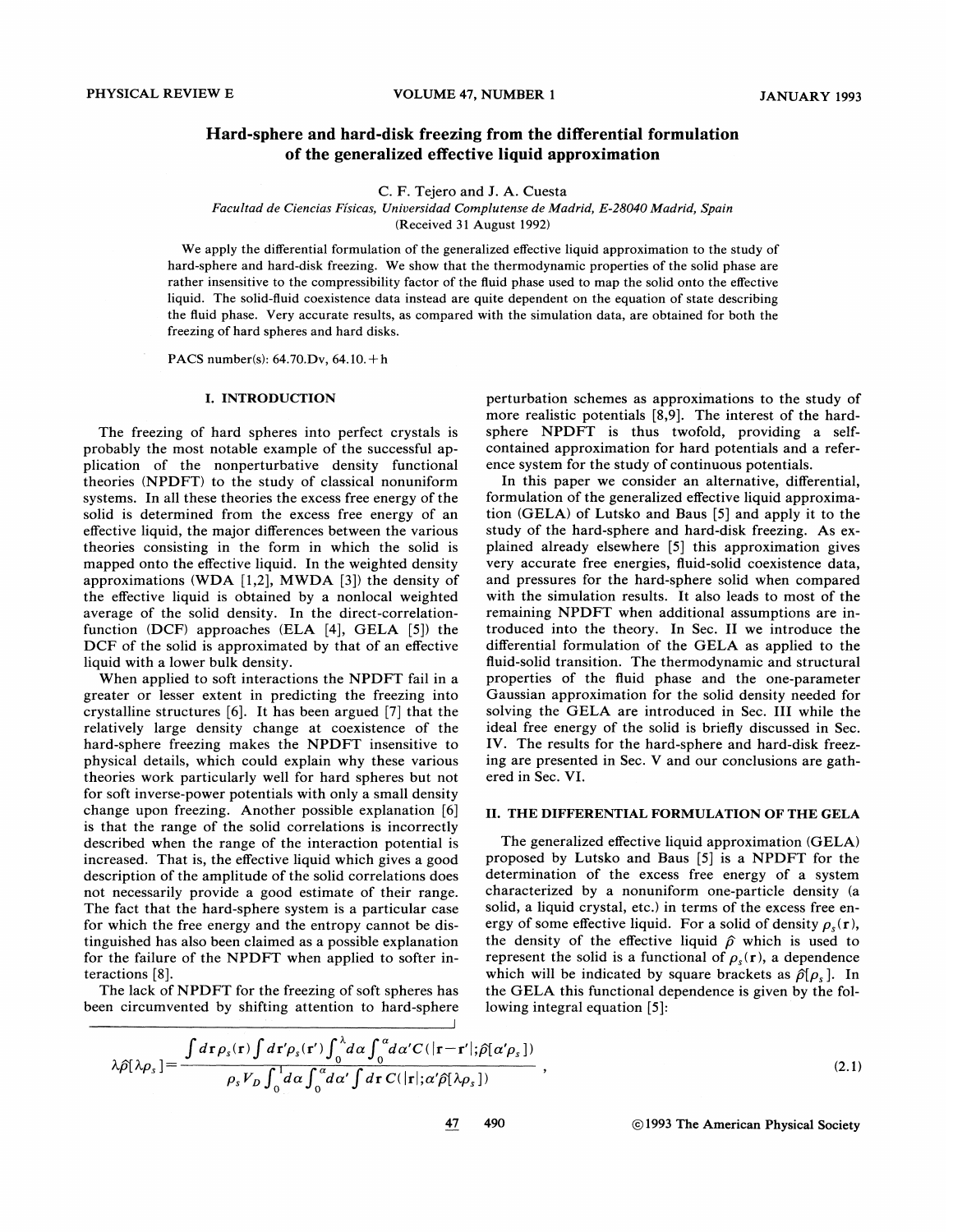where  $C(|r|;\rho)$  is the (Ornstein-Zernike) DCF of the liquid phase of density  $\rho$ . In Eq. (2.1),  $\rho_s$  is moreover the average number density of the solid phase  $p_s V_D = \int d\mathbf{r} \rho_s(\mathbf{r})$ , with  $V_D$  the volume of the D dimensional box, and  $\lambda$  is a parameter ( $0 \le \lambda \le 1$ ) which connects a reference density [here,  $\rho_r(\mathbf{r})=0$ ] to the solid density  $\rho_s(r)$  through a linear path in the space of density functions:  $\rho_{\lambda}(\mathbf{r}) = \lambda \rho_{s}(\mathbf{r})$ . The density of the effective liquid is determined by setting  $\lambda=1$  in Eq. (2.1), which is a highly nonlinear integral equation for  $\hat{\rho}$ .

The solution of the GELA considered by Lutsko and Baus [5] is obtained by expanding  $\hat{\rho}[\lambda \rho_s]$  around  $\lambda = 1$  as

$$
\hat{\rho}[\lambda \rho_s] = \lambda \sum_{n=0}^{\infty} (\lambda - 1)^n a_n[\rho_s]
$$
 (2.2)

with  $\hat{\rho}[\rho_s] = a_0[\rho_s]$ . Substituting this expansion into Eq.  $(2.1)$  and differentiating with respect to  $\lambda$ , a sequence of equations is obtained which, when  $\lambda$  is set equal to 1, allows determination of the expansion coefficients  $a_n$ . However, this determination is not straightforward since the first two equations of the sequence involve all the expansion coefficients  $a_n$ . The method proposed by Lutsko and Baus is to solve the GELA by successive approximations. First, by setting  $a_1 = a_2 = \cdots = 0$  and determining  $a_0$  from the first equation of the sequence. Next, keeping only  $a_0$  and  $a_1$  in Eq. (2.2), which are then calculated from the first two equations of the sequence, and so on. The procedure is terminated when the change in  $a_0$ [which is the only coefficient that matters in Eq. (2.2)] becomes small. Two drawbacks of this method are the convergence of Eq. (2.2) and the truncation needed to solve the first two equations of the sequence.

An alternative (differential) formulation of the GELA has recently been introduced in connection with the study of the isotropic-nematic transition of hard convex bodies [10]. In this formulation, the original integral equation (2.1) is transformed into a system of two ordinary differential equations using the following transformation steps. Differentiating twice Eq. (2.1) with respect to  $\lambda$  we have

$$
\frac{\partial^2}{\partial \lambda^2} \{\lambda \psi(\hat{\rho}[\lambda \rho_s])\} = \Phi(\hat{\rho}[\lambda \rho_s]; [\rho_s]) , \qquad (2.3)
$$

where

$$
\Phi(\hat{\rho}[\lambda \rho_s]; [\rho_s]) \equiv -\frac{1}{\rho_s V_D} \int d\mathbf{r} \rho_s(\mathbf{r})
$$
  
 
$$
\times \int d\mathbf{r}' \rho_s(\mathbf{r}') C(|\mathbf{r} - \mathbf{r}'|; \hat{\rho}[\lambda \rho_s]) \quad (2.4)
$$

is related to the excess free energy per particle of the solid phase  $\phi_{ex}[\rho_s]$  [5] as  $(\beta = 1 / k_B T)$ 

$$
\beta \phi_{\text{ex}}[\rho_s] = -\int_0^1 d\lambda \int_0^{\lambda} d\lambda' \Phi(\hat{\rho}[\lambda' \rho_s]; [\rho_s]) \tag{2.5}
$$

and

$$
\psi(\hat{\rho}) \equiv \beta \phi_{\text{ex}}(\hat{\rho}) = \frac{1}{\hat{\rho}} \int_0^{\hat{\rho}} d\rho \int_0^{\rho} d\rho' \int d\mathbf{r} C(|\mathbf{r}|; \rho') \quad (2.6)
$$

with  $\phi_{\rm ex}(\hat{\rho})$  equal to the excess free energy per particle of the liquid phase of density  $\hat{\rho}$ . Equation (2.3) can be fur-

ther transformed by taking into account that for fixed  $\rho_{s}(\mathbf{r})$  all the functionals become ordinary functions of  $\lambda$ . Let  $\hat{\eta}(\lambda) = v_D \hat{\rho}(\lambda)$  denote the packing fraction (the fraction of the total volume  $V_D$  occupied by the D-spheres) with  $v<sub>D</sub>$  denoting the volume of a D-sphere of unit radius. With the definition

$$
z(\lambda) \equiv \frac{\partial}{\partial \lambda} \{ \lambda \psi(\hat{\eta}(\lambda)) \}, \qquad (2.7)
$$

Eq. (2.3) can be rewritten as

$$
z'(\lambda) = \Phi(\hat{\eta}(\lambda)), \qquad (2.8)
$$

where the prime denotes the derivative with respect to  $\lambda$ . Moreover, computing the derivative indicated in the right-hand side of Eq. (2.7) and grouping terms we find

$$
\widehat{\eta}(\lambda) = \frac{z(\lambda) - \psi(\widehat{\eta}(\lambda))}{\lambda \psi'(\widehat{\eta}(\lambda))} \ . \tag{2.9}
$$

Notice that for  $\lambda = 0$  the apparent singular behavior of Eq. (2.9) can be regularized by considering the exact low-

density expansion of 
$$
\psi(\hat{\eta}), \psi(\hat{\eta}) = 2^{D-1}\hat{\eta} + \cdots
$$
, to obtain  

$$
\hat{\eta}'(0) = \frac{1}{2^D}z'(0) = \frac{1}{2^D}\Phi(0) .
$$
 (2.10)

The differential formulation of the GELA consists in the system of two ordinary differential equations in  $\hat{\eta}(\lambda)$  and  $z(\lambda)$  [Eqs. (2.8) and (2.9)] which together with the initial conditions [following from Eqs.  $(2.1)$  and  $(2.7)$ ]

$$
\hat{\eta}(0) = z(0) = 0 \tag{2.11}
$$

can be solved numerically to obtain the effective liquid density  $\hat{\eta}(1)$ . The excess free energy of the solid phase  $\phi_{\text{ex}}[\rho_{\text{s}}]$  can then finally be determined from

$$
\beta \phi_{\text{ex}}[\rho_{s}] = \psi(\hat{\eta}(1)) \tag{2.12}
$$

### III. APPLICATION TO HARD SPHERES AND HARD DISKS

In order to solve the ordinary differential equations of the GELA  $[Eqs. (2.8) - (2.11)]$  we need as input the thermodynamics,  $\psi(\hat{\eta})$ , and the structure,  $C(|\mathbf{r}|;\hat{\eta})$ , of the liquid phase together with the periodic density of the solid,  $\rho_s(r)$ . For the latter we use the one-parameter Gaussian approximation

$$
p_s(\mathbf{r}) = \left(\frac{\alpha}{\pi}\right)^{D/2} \sum_j \exp[-\alpha(\mathbf{r} - \mathbf{r}_j)^2], \qquad (3.1)
$$

where the sum runs over the Bravais lattice vectors  $\{r_i\}$ of the crystal structure.

Taking into account the translational invariance properties of the crystal lattice and performing the angular integrations in Eq. (2.4) we find

$$
\Phi(\hat{\eta}(\lambda)) = -\sum_{j} \int_0^{\infty} dR \, RC(R; \hat{\eta}(\lambda)) S(R; \alpha, r_j) \;, \qquad (3.2)
$$

where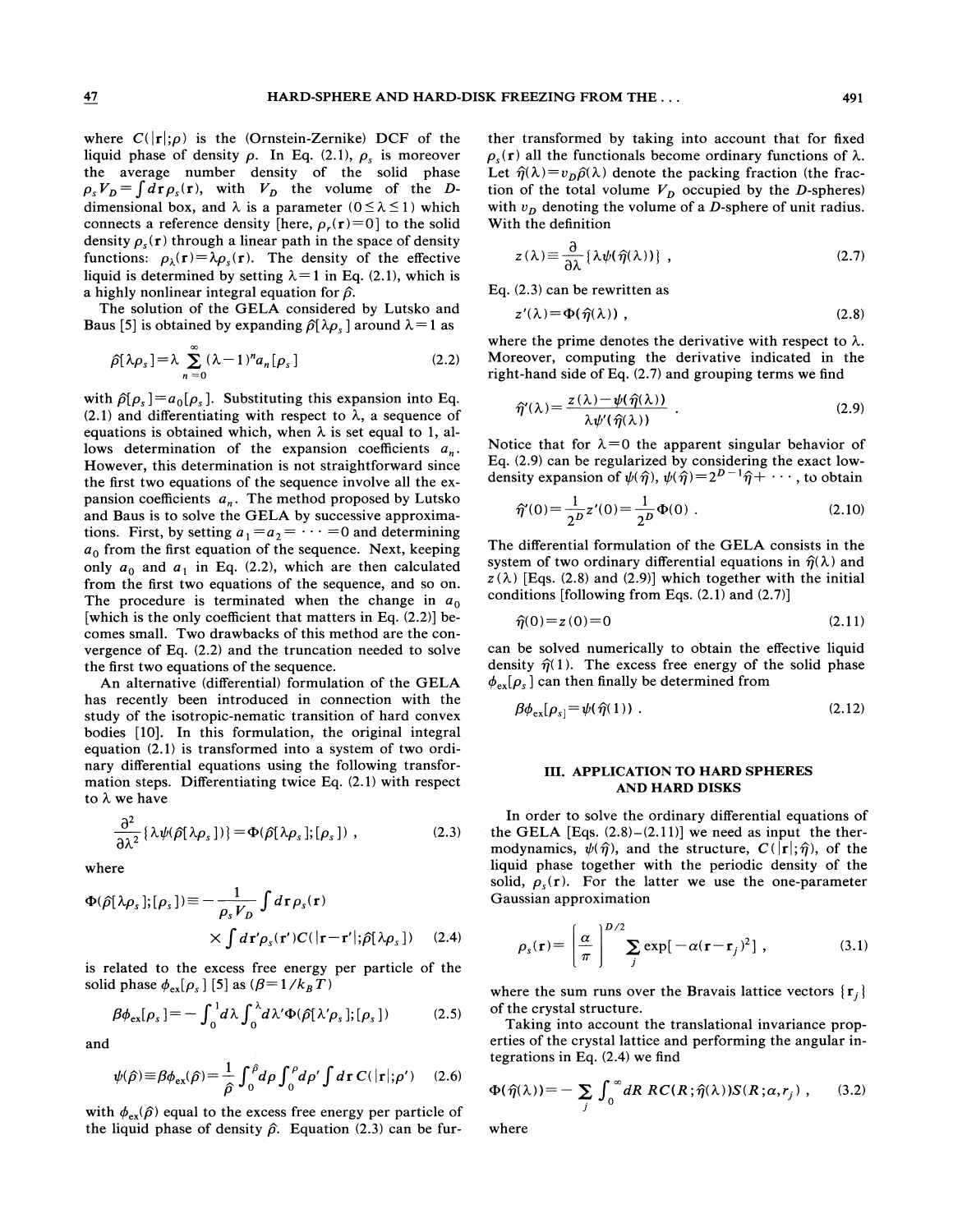$$
S(R; \alpha, r_j) = \left[\frac{\alpha}{2\pi r_j^2}\right]^{1/2} \left[\exp\left[-\frac{\alpha}{2}(R - r_j)^2\right]\right] - \exp\left[-\frac{\alpha}{2}(R + r_j)^2\right]\right] \quad (3.3)
$$

for  $D = 3$  and

$$
S(R;\alpha,r_j) = \alpha \exp\left[-\frac{\alpha}{2}(R^2 + r_j^2)\right] I_0(\alpha R r_j) \qquad (3.4)
$$

for  $D = 2$ , with  $I_0(x)$  denoting the zeroth-order modified Bessel function.

The thermodynamic and structural properties of the fluid phase can be obtained from different approximate theories. For the structure of the fluid phase, i.e., the DCF, we consider the Percus-Yevick (PY) equation which can be solved exactly for hard spheres  $[11]$  leading to

$$
C(x;\hat{\eta}) = -\Theta(1-x)\left[\gamma_1 + 6\hat{\eta}\gamma_2 x + \frac{1}{2}\hat{\eta}\gamma_1 x^3\right],\qquad(3.5)
$$

where  $\Theta(x)$  is the Heaviside step function,  $\gamma_1 = (1+2\hat{\eta})^2/(1-\hat{\eta})^4$ ,  $\gamma_2 = -(1+\hat{\eta}/2)^2/(1-\hat{\eta})^4$ ,  $\hat{\eta} = \pi$  $\sigma^3 \hat{\rho}/6$ , and  $x = R/\sigma$  with  $\sigma$  the hard-sphere diameter. As the PY equation can only be solved analytically for the odd values of D, we take for the DCF of the harddisk fluid the approximate analytical expression of Baus and Colot [12] which compares very well to the numerical solution of the PY equation [13]. This expression is obtained by assuming that the low-density expansion of the DCF can be extended to the high-density regime if reformulated in terms of a rescaled density dependent diameter [12] leading to

$$
C(x;\hat{\eta}) = -\frac{\partial}{\partial \hat{\eta}} [\hat{\eta} Z_2(\hat{\eta})] \Theta(1-x) \left[ 1 - a^2 \hat{\eta} + a^2 \hat{\eta} \omega_2 \left[ \frac{x}{a} \right] \right],
$$
\n(3.6)

where  $Z_2(\hat{\eta}) = (1+c_2\hat{\eta}^2)/(1-\hat{\eta})^2$ ,  $c_2 = 7/3 - 4\sqrt{3}/\pi$ ,  $\hat{\eta}$  $=\pi\sigma^2\hat{\rho}/4$ , and  $x = R/\sigma$  with  $\sigma$  the hard-disk diameter. Here  $\omega_2(x/a)$  is related to the overlap "area" of two hard disks whose centers are a distance  $x/a$  apart and is given by

$$
\omega_2 \left[ \frac{x}{a} \right] = \frac{2}{\pi} \left\{ \arccos \left[ \frac{x}{a} \right] - \frac{x}{a} \left[ 1 - \left[ \frac{x}{a} \right]^2 \right]^{1/2} \right\},\tag{3.7}
$$

where  $a = a(\hat{\eta})$  is the ratio of the effective to the real hard-disk diameter which is determined from the nonlinear equation

$$
\frac{\pi}{2\hat{\eta}^2} \left[ 1 - 4\hat{\eta} - \left[ \frac{\partial}{\partial \hat{\eta}} [\hat{\eta} Z_2(\hat{\eta})] \right]^{-1} \right]
$$
  
=  $a^2(a^2 - 4)$ arc sin  $\left[ \frac{1}{a} \right] - (a^2 + 2)(a^2 - 1)^{1/2}$ . (3.8)

We have also investigated the effect of using different effective fluid equations of state on the thermodynamic properties of the solid phase. The excess energy per particle of the fluid phase is determined by

$$
\psi(\eta) = \int_0^{\eta} d\eta' \frac{Z(\eta') - 1}{\eta'}, \qquad (3.9)
$$

where  $Z(\eta) = \beta P/\rho$  is the compressibility factor and P is the pressure. For hard spheres we have considered both the PY compressibility equation of state,  $Z_{PY}(\eta)$ , and the Carnahan-Starling (CS) equation,  $Z_{CS}(\eta)$ . For hard disks we have looked for different compressibility factors by writing

$$
Z(\eta) = \frac{1 + \sum_{n=1}^{\infty} c_n \eta^n}{(1 - \eta)^2},
$$
\n(3.10)

an expression proposed by Baus and Colot [12] as a generalization of the results of scaled-particle theory. As explained therein the expansion coefficients  $c_n$  are determined from the virial coefficients by expanding Eq. (3.10) into a virial series. In practice, the infinite series  $\sum_{n=1}^{\infty} c_n \eta^n$  in Eq. (3.10) is truncated at some finite order *N*. We have considered two cases:  $Z(\eta) = Z_N(\eta)$  with  $N = 2$  and  $N = 6$ . Compared with the simulation data of Erpenbeck and Luban [14], it can be shown that  $Z_2(\eta)$  is not accurate for large densities whereas  $Z_6(\eta)$  is very close to the simulation results. Since it is needed only for low- $\hat{\eta}$  values, we have used  $Z = Z_2(\eta)$  in Eq. (3.6) but as the fluid-solid coexistence data are very sensitive to the fluid equation of state, we have used both  $Z_2(\eta)$  and  $Z_6(\eta)$  for the equation of state of the fluid. Moreover, we have also considered an analytical compressibility factor in the same form as  $Z_6(\eta)$  but with  $c_2$  and  $c_3$  determined from the virial coefficients  $B_3$  and  $B_4$  (which are known exactly) while  $c_4$ ,  $c_5$ , and  $c_6$  were fitted to the simulation data of Erpenbeck and Luban [14] yielding  $c_4 = -0.72553$ ,  $c_5 = 2.52783$ , and  $c_6 = -2.4945$ . This compressibility factor will henceforth be denoted by  $Z_{\rm EL}(\eta)$ .

#### IV. THE IDEAL FREE ENERGY OF THE SOLID PHASE

The ideal free energy per particle of the solid phase is given by

$$
\beta \phi_{\rm id}[\rho_s] = \frac{1}{\rho_s V_D} \int d\mathbf{r} \rho_s(\mathbf{r}) \{ \ln[\Lambda^D \rho_s(\mathbf{r})] - 1 \}, \qquad (4.1)
$$

where  $\Lambda$  is the de Broglie thermal wavelength. More elaborate expressions for  $\beta \phi_{id}[\rho_s]$  using the one-parameter Gaussian approximation [Eq. (3.1)) can be found elsewhere for hard spheres [5] and hard disks [15] and will not be repeated here. We note instead that for the large-  $\alpha$  values where the equilibrium solids are found, the ideal free energy per particle of the solid phase can be approximated by its asymptotic large- $\alpha$  form,

$$
\beta \phi_{\text{id}}[\rho_s] = D \ln \left( \frac{\Lambda}{\sigma} \right) + \frac{D}{2} \left[ \ln \left( \frac{\alpha \sigma^2}{\pi} \right) - 1 \right] - 1 \quad (4.2)
$$

Once the total free energy particle of the solid phase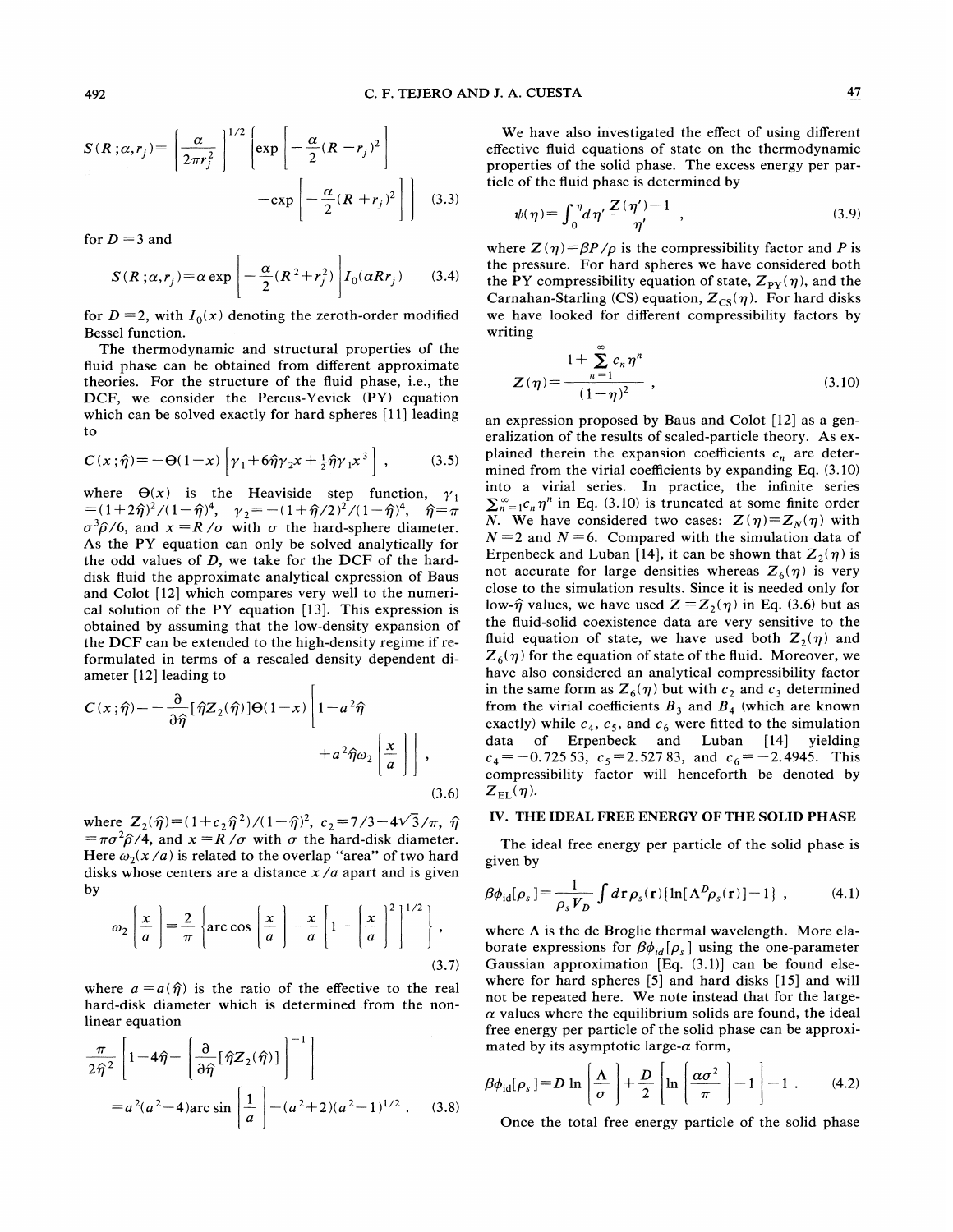$\beta f = \beta \phi_{\text{id}} + \beta \phi_{\text{ex}}$  is determined from Eqs. (2.12) and (4.2), the equilibrium solid is determined for a given average solid density by minimizing  $\beta f$  with respect to the Gaussian width parameter  $\alpha$  for each crystal structure. The resulting free energies are then used to determine the compressibility factor  $Z$  (or pressure) and the chemical potential  $\mu$  from the thermodynamic relations

$$
Z = \eta \frac{\partial(\beta f)}{\partial \eta}, \quad \beta \mu = \frac{\partial}{\partial \eta} (\eta \beta f) \tag{4.3}
$$

As indicated by Lutsko and Baus [5] we note that in finding the minimum of the total free energy versus  $\alpha$ some structure develops in the small- $\alpha$  region which corresponds to large- $\hat{\eta}$  values. This structure appears only because the PY equation is not an accurate description for the structure of the fluid in the high-density region. It can be shown [5] that most of this small- $\alpha$  structure disappears when using an improved DCF for the fluid phase without changing the large- $\alpha$  behavior. As we are interested only in the large- $\alpha$  region, where the equilibrium solids are found, the PY DCF has been used in the present investigation. This will moreover allow us to test our results for hard spheres against the previous calculations which also did use the PY DCF for the study of the solid phase.

### V. RESULTS

### A. Hard spheres

Our results for the freezing of hard spheres are essentially the same as those obtained by Lutsko and Baus [5] using the  $\lambda$ -expansion method described in Sec. II. In Table I we compare the free energy per particle,  $\beta\phi = \beta f - 3\ln(\Lambda/\sigma) + 1$ , and the pressure of the fcc and bcc hard-sphere solids (using  $Z_{\text{CS}}$  to map the solid onto the fiuid) with some available simulation data [2,16]. It can be seen that the free energy is underestimated for the fcc solid while it is overestimated for the bcc solid, the relative errors being only  $2\%$ . Moreover, the pressure is slightly overestimated for the compact lattice (about  $2\%$ ). We note that both the free energy and the pressure obtained from the difFerential formulation of the GELA are slightly higher than the results of Lutsko and Baus. We also remark that the solid free energy  $\beta\phi$  is rather insensitive to the fiuid compressibility factor (CS or PY) used to solve the GELA. For instance, the results for  $\eta=0.50$ (0.60) are  $\beta\phi = 5.087$  (7.261) when  $Z_{CS}$  is used and 5.080

TABLE I. Free energy per particle  $\beta\phi$  and compressibility factor  $\beta P/\rho_s$  as computed from the differential formulation of the GELA for the fcc and bcc hard-sphere solids at various densities. The simulation results have been taken from Refs. [2,16].

| $\rho\sigma^3$ | $\beta\phi$ (MC) | Βф    | $\beta P/\rho_s$ (MC) | $\beta P/\rho_s$ |
|----------------|------------------|-------|-----------------------|------------------|
| $1.000$ (fcc)  | 5.661            | 5.549 | 10.26                 | 10.4             |
| $1.025$ (fcc)  | 5.893            | 5.813 | 10.84                 | 11.0             |
| $1.050$ (fcc)  | 6.148            | 6.086 | 11.54                 | 11.7             |
| $1.075$ (fcc)  | 6.426            | 6.370 | 12.28                 | 12.5             |
| $1.100$ (fcc)  | 6.758            | 6.668 | 13.12                 | 13.4             |
| $1.041$ (bcc)  | 6.134            | 6.174 |                       | 14.7             |
| $1.100$ (bcc)  | 6.973            | 7.105 |                       | 19.6             |

(7.257) when  $Z_{\text{PY}}$  is used.

By considering the three phases two by two the exchange of stability is found to occur at  $\eta = 0.517$  (fluidfcc), at  $\eta=0.528$  (fluid-bcc), and at  $\eta=0.503$  (fcc-bcc). These results show that the bcc solid is metastable in the whole density range: with respect to the fluid phase in the low-density region and with respect to the fcc solid in the high-density region.

Finally, the Auid-fcc solid coexistence data obtained from the differential formulation of the GELA are  $\eta_F = 0.496$  (0.471),  $\eta_s = 0.545$  (0.522), and  $P^* = \beta P \sigma^3$  $= 12.0$  (10.3) when the CS (PY) equation of state is used for the Auid phase. In the former case our results give very accurate results (the reduced pressure  $P^*$  being slightly overestimated) as compared with the simulation data [17] ( $\eta_F$ =0.494,  $\eta_S$ =0.545, and P<sup>\*</sup>=11.7), the major difference with respect to the results of Lutsko and Baus [5] being the improvement of the value of the Lindemann ratio at coexistence:  $L = 0.112$  in this work and  $L = 0.100$  in [5]. In view of the relative insensitivity of the solid free energy with respect to the Auid used to map the solid onto the efFective liquid, it becomes apparent that the quality of the fluid-solid coexistence data are mainly determined by the quality of the equation of state of the fluid phase.

### B. Hard disks

The melting of two-dimensional solids is a controversial question. Following Kosterlitz, Thouless, Halperin, Nelson, and Young [18] the melting might proceed via two continuous transitions involving an intermediate phase (the hexatic phase) connecting the solid and the fluid phases. A transition of the usual first-order type, as observed in three-dimensional systems, however, has been proposed by several authors. In spite of a large body of simulation and experimental research, the nature of the two-dimensional freezing is still unknown.

In the present investigation the solid-Auid transition is assumed to proceed via a first-order transition as for  $D = 3$ . As usual, the free energies of the fluid and solid phases are determined separately and the two-phase coexistence data are obtained from the solution of the equilibrium coexistence conditions  $\mu_F(\eta_F) = \mu_S(\eta_S)$  and  $P_F(\eta_F) = P_S(\eta_S)$ .

We have considered both the square lattice and the triangular lattice. In the former case no mechanically stable solid has been found (there is no free-energy minimum with respect to the Gaussian parameter  $\alpha$ ). For the compact structure stable solids are found for packing fractions  $\eta \ge 0.700$ . In Fig. 1 the free energy per packing inactions  $\eta \ge 0$ . 700. In Fig. 1 the free energy per<br>particle of the solid phase,  $\beta \phi = \beta f - 2 \ln(\Lambda/\sigma) + 1$ , is epresented versus  $Y \equiv (\alpha \sigma^2)^{1/2}$  for different packing fractions. It is found that  $\beta\phi$  is rather insensitive with respect to the compressibility factor used to solve the GELA. Indeed, for  $\eta=0.70$  (0.74) we have  $\beta\phi=3.525$ (4.101), 3.519 (4.097), and 3.521 (4.098), for  $Z = Z_2, Z_6$ , and  $Z_{EL}$ , respectively.

In Table II the solid-fluid coexistence data obtained from the different equations of state of the fluid phase are compared with the MD simulation data of Alder and oth-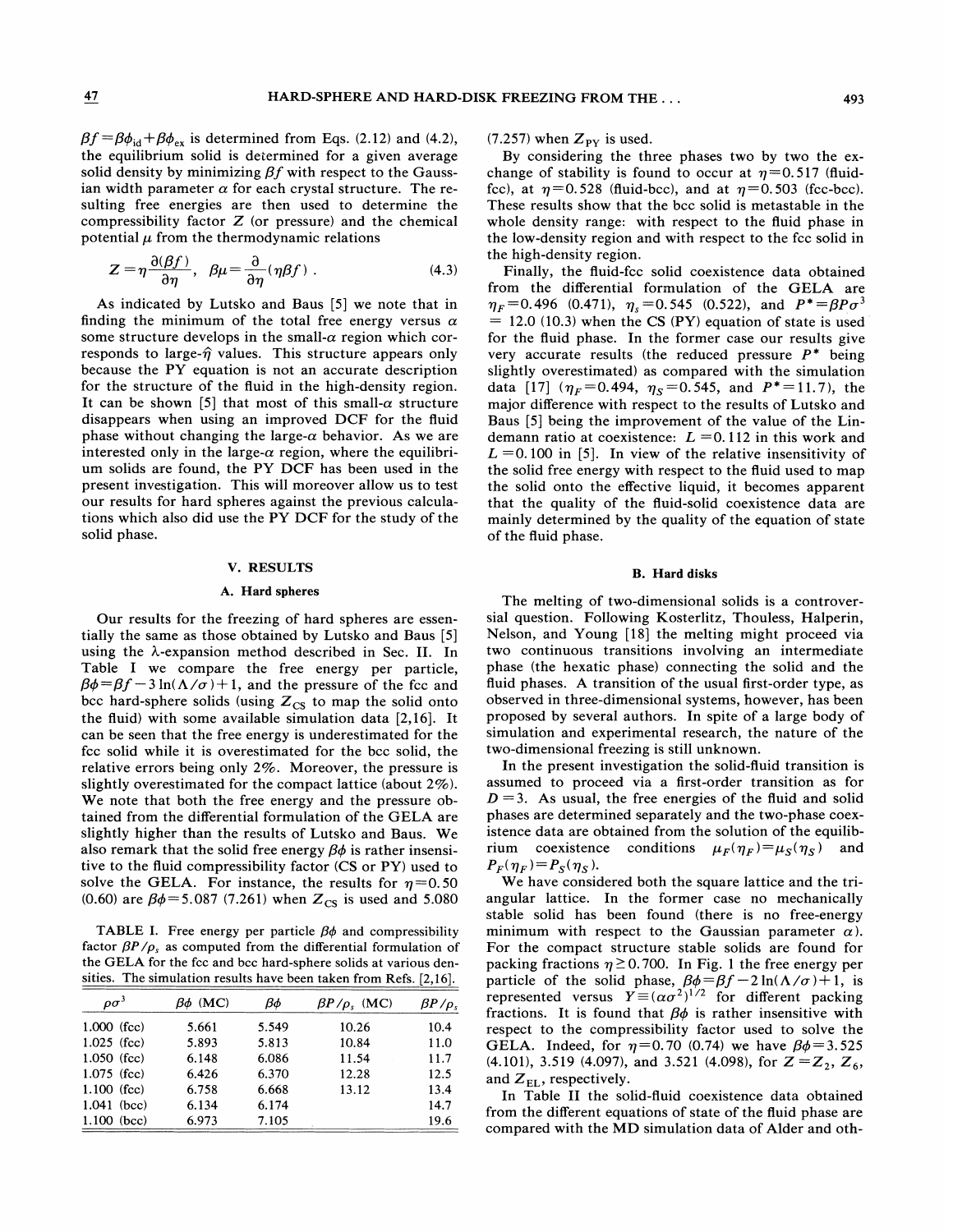

FIG. 1. Free energy per particle  $\beta\phi$  vs  $Y = (\alpha\sigma^2)^{1/2}$  of a compact hard-disk solid of packing fraction  $\eta=0.70-0.78$ , by steps of 0.01 (from bottom to top). The dashed line indicates the location of the minimum corresponding to the stable solid.

ers [19] and the MC simulation results of Hoover and Ree [17]. We have also included theoretical results obtained from the ELA [20] and the MWDA [21]. It is seen that the results obtained using  $Z_{EL}$  to describe the fluid phase compare favorably with the simulation results, while there is less good agreement when using  $Z_2$ or  $Z_6$ . Notice that the theoretical results of the ELA [20]



FIG. 2. The solid-fluid phase diagram of hard disks as obtained from the differential formulation of the GELA in the  $P^*$ - $\eta$  plane, with  $P^* = \beta P \sigma^2$ . The fluid branch has been obtained by fitting the MC data of Erpenbeck and Luban [14] with  $Z_{EL}$ . The solid branch is the result of the present investigation. The horizontal line connecting the solid and fluid branches corresponds to the coexistence data (obtained with  $Z_{EL}$ ) appearing in Table II. The MC simulation results of Hoover and Ree [17] and the MD data of Alder and others [19] are denoted by solid and open dots, respectively. The inset shows the coexistence region in more detail. The three tie lines shown correspond to the results of [17] and [19] for the dashed lines and to the results of the GELA  $(Z_{EL})$  for the solid line.

TABLE II. Solid-fluid coexistence data as computed from different NPDFT [20,21] of hard-disk freezing and compared to the simulation results [17,19]. Here  $\eta_F$  and  $\eta_S$  denote the coexisting packing fractions of the fluid and solid phases while  $\beta P / \rho_{CP}$ , with  $\rho_{CP}$  the close-packing density, is the dimensionless pressure at coexistence.

|                 | $\eta_F$ | $\eta_{S}$ | $\beta P/\rho_{\rm CP}$ |
|-----------------|----------|------------|-------------------------|
| MD [19]         | 0.691    | 0.716      | 7.72                    |
| MC [17]         | 0.690    | 0.724      | 8.08                    |
| GELA $(Z_{FI})$ | 0.688    | 0.715      | 8.0                     |
| GELA $(Z_6)$    | 0.684    | 0.710      | 7.8                     |
| GELA $(Z_2)$    | 0.674    | 0.700      | 7.4                     |
| ELA [20]        | 0.713    | 0.730      | 10.2                    |
| $MWDA$ [21]     | 0.674    | 0.724      | 7.0                     |

have been obtained with  $Z_2$  while those of the MWDA 21] with  $Z = (1 - \eta)^{-2}$ . The Lindemann ratio at coexistence found in these NPDFT is 0.177 (ELA) [20], 0.129 (MWDA) [21], and 0.119 in the present work.

In Fig. 2 the hard-disk phase diagram as obtained from the GELA using  $Z_{EL}$  for the compressibility factor of the fluid phase is compared with some available simulation results [17,19]. It is seen that the pressure of the solid phase obtained from our theoretical calculations is overestimated with respect to the simulation results, the relative error (about  $3-7\%$ ) decreasing as density increases.

## VI. CONCLUSIONS

The hard-sphere and hard-disk freezing has been obtained from the numerical solution of the differential formulation of the GELA. We have used a one-parameter Gaussian approximation for the periodic density of the solid phase and PY-like DCF for the effective liquid. Different equations of state for the fluid phase have been used to determine the solid-fluid coexistence data. We have shown that the free energy of the solid phase is rather insensitive to the compressibility factor used to map the solid onto the liquid. However, the packing fraction of the coexisting solid and fiuid phases and the pressure at coexistence depend strongly on the equation of state of the fluid phase. When the CS equation for  $D = 3$  and the compressibility factor  $Z_{EL}$  obtained from the MC simulation data of Erpenbeck and Luban for  $D = 2$  are used we obtain very accurate results as compared with the available simulation coexistence data.

In conclusion, we have shown that the predictions of the GELA are in good agreement with the computer simulations whenever the fluid is described by an "exact" equation of state. On the other hand, the thermodynamic properties of the solid are rather insensitive to the fluid data used as input to map the solid onto the liquid.

#### ACKNOWLEDGMENTS

We are grateful to M. Baus for useful discussions. This work has been supported by the Direccion General de Investigacion Cientifica y Tecnica (DGICYT, Spain) (PB91-0378).